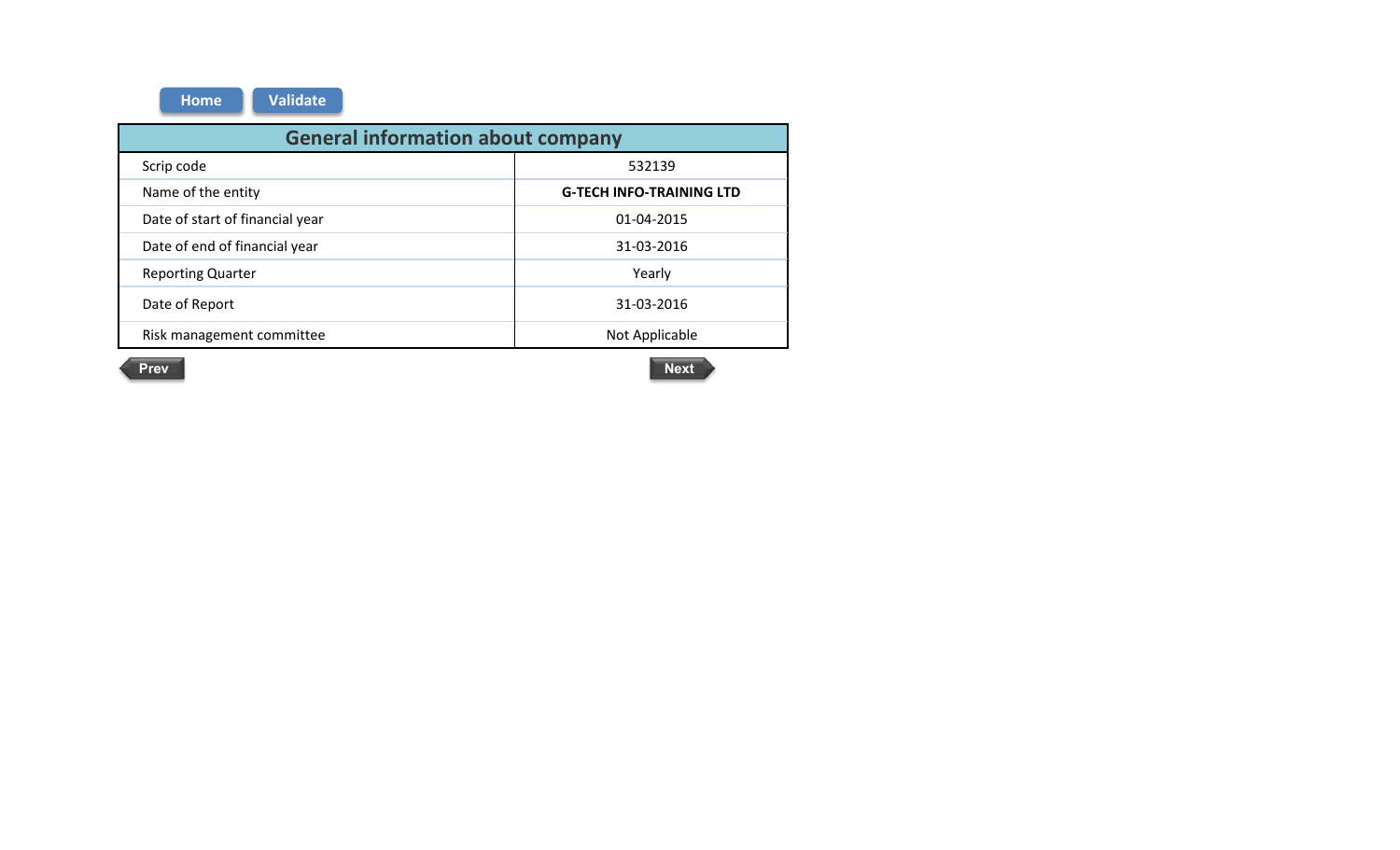|                                                                                      | <b>Annexure I</b>           |                                 |            |            |                                                                      |                                |                                                                |                                            |                      |                                             |                                                                             |                                                                                                          |                                                                                                                                             |              |
|--------------------------------------------------------------------------------------|-----------------------------|---------------------------------|------------|------------|----------------------------------------------------------------------|--------------------------------|----------------------------------------------------------------|--------------------------------------------|----------------------|---------------------------------------------|-----------------------------------------------------------------------------|----------------------------------------------------------------------------------------------------------|---------------------------------------------------------------------------------------------------------------------------------------------|--------------|
|                                                                                      |                             |                                 |            |            |                                                                      |                                | Annexure I to be submitted by listed entity on quarterly basis |                                            |                      |                                             |                                                                             |                                                                                                          |                                                                                                                                             |              |
|                                                                                      |                             |                                 |            |            |                                                                      |                                | <b>I. Composition of Board of Directors</b>                    |                                            |                      |                                             |                                                                             |                                                                                                          |                                                                                                                                             |              |
|                                                                                      |                             |                                 |            |            | Disclosure of notes on composition of board of directors explanatory | <b>Add Notes</b>               |                                                                |                                            |                      |                                             |                                                                             |                                                                                                          |                                                                                                                                             |              |
| Is there any change in composition of board of directors compare to previous quarter |                             |                                 |            | Yes        |                                                                      |                                |                                                                |                                            |                      |                                             |                                                                             |                                                                                                          |                                                                                                                                             |              |
| Sr                                                                                   | <b>Title</b><br>(Mr)<br>Ms) | <b>Name of the Director</b>     | <b>PAN</b> | <b>DIN</b> | <b>Category 1 of directors</b>                                       | <b>Category 2 of directors</b> | <b>Category 3 of directors</b>                                 | Date of appointment<br>in the current term | Date of<br>cessation | <b>Tenure of</b><br>director (in<br>months) | No of Directorship in<br>listed entities<br>including this listed<br>entity | <b>Number of</b><br>memberships in Audit/<br>Stakeholder<br>Committee(s) including<br>this listed entity | No of post of<br><b>Chairperson in Audit/</b><br><b>Stakeholder Committee</b><br>held in listed entities<br>including this listed<br>entity | <b>Notes</b> |
|                                                                                      | Delete<br>Add               |                                 |            |            |                                                                      |                                |                                                                |                                            |                      |                                             |                                                                             |                                                                                                          |                                                                                                                                             |              |
|                                                                                      | $1$ Mr                      | Sangramkumar Mrutunjay Das      |            | 05235448   | <b>Executive Director</b>                                            | Not Applicable                 | <b>MD</b>                                                      |                                            |                      |                                             |                                                                             |                                                                                                          |                                                                                                                                             |              |
|                                                                                      | 2 Mr                        | Deepak Suresh Jambodaker        |            | 05235399   | <b>Executive Director</b>                                            | Not Applicable                 |                                                                |                                            |                      |                                             |                                                                             |                                                                                                          |                                                                                                                                             |              |
|                                                                                      | $3$ Mr                      | Ganesh Shankar Budadkar         |            | 05342943   | Non-Executive - Independent<br>Director                              | Not Applicable                 |                                                                |                                            |                      | 12                                          |                                                                             |                                                                                                          |                                                                                                                                             |              |
|                                                                                      | 4 Mr                        | Rajesh Dinkar Jadhav            |            | 05235458   | Non-Executive - Independent<br>Director                              | Not Applicable                 |                                                                |                                            |                      | 12                                          |                                                                             |                                                                                                          |                                                                                                                                             |              |
|                                                                                      | $5$ Mr                      | Hashmukhbhai Dhanjibhai Thakkar |            | 07183270   | Non-Executive - Independent<br>Director                              | Not Applicable                 |                                                                |                                            |                      |                                             |                                                                             |                                                                                                          |                                                                                                                                             |              |
|                                                                                      | 6 Mr                        | Bhavesh Jayantibhai Desai       |            | 01937635   | Non-Executive - Independent<br>Director                              | Not Applicable                 |                                                                |                                            |                      |                                             |                                                                             |                                                                                                          |                                                                                                                                             |              |
| 7 Ms                                                                                 |                             | Sneha Rupesh Talreja            |            | 07161901   | Non-Executive - Independent<br>Director                              | Not Applicable                 |                                                                |                                            |                      |                                             |                                                                             |                                                                                                          |                                                                                                                                             |              |
| Prev                                                                                 |                             |                                 |            |            |                                                                      |                                |                                                                |                                            |                      |                                             |                                                                             |                                                                                                          |                                                                                                                                             | Next         |

| <b>Home</b> | Validate |
|-------------|----------|
|             |          |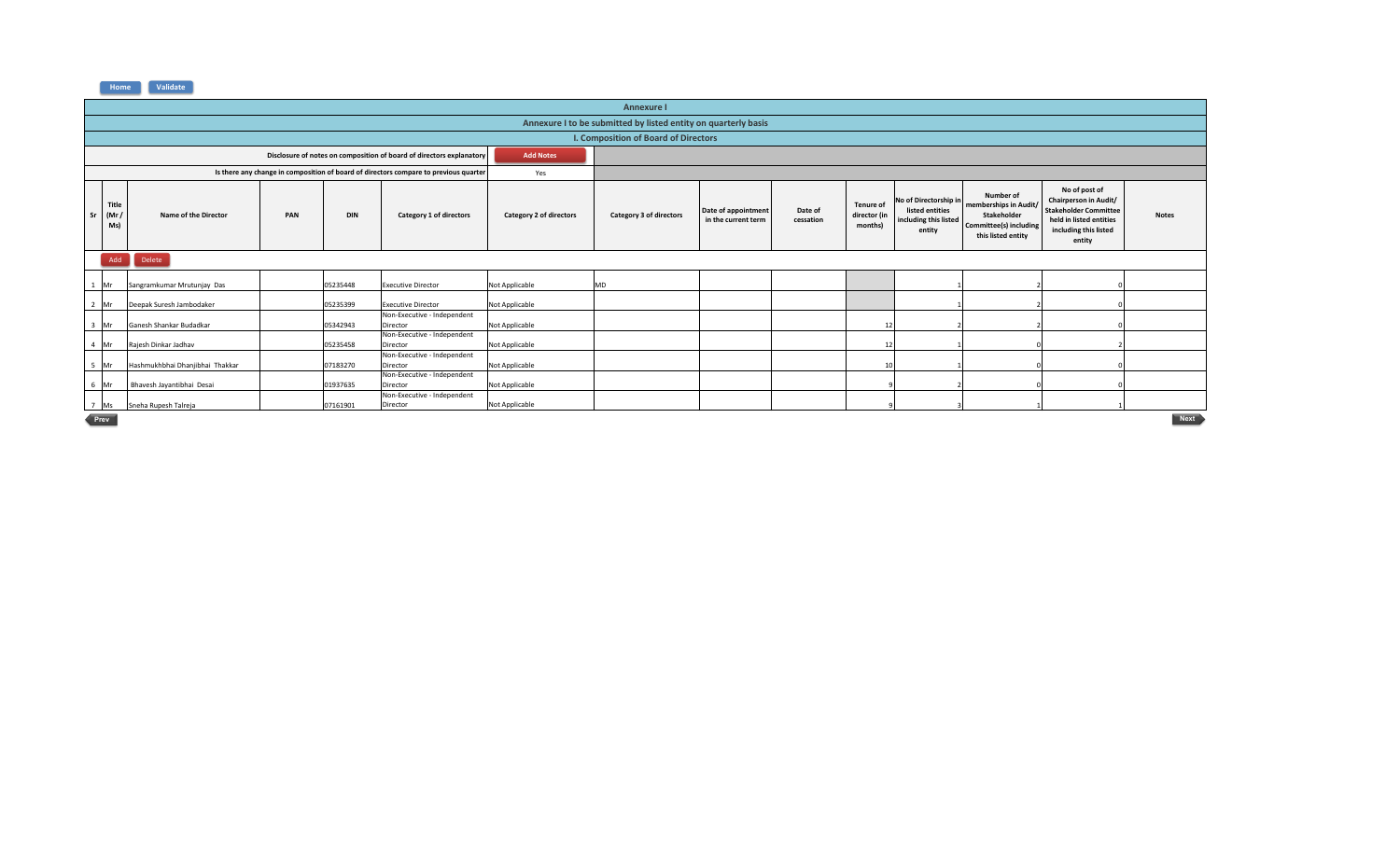|                |                                                                                  |                                  | <b>Annexure 1</b>                                                            |                                |                         |  |  |  |
|----------------|----------------------------------------------------------------------------------|----------------------------------|------------------------------------------------------------------------------|--------------------------------|-------------------------|--|--|--|
|                | <b>II. Composition of Committees</b>                                             |                                  |                                                                              |                                |                         |  |  |  |
|                | Disclosure of notes on composition of committees explanatory<br><b>Add Notes</b> |                                  |                                                                              |                                |                         |  |  |  |
|                |                                                                                  |                                  | Is there any change in composition of committees compare to previous quarter |                                | Yes                     |  |  |  |
| <b>Sr</b>      | <b>Name Of Committee</b>                                                         | <b>Name of Committee members</b> | <b>Category 1 of directors</b>                                               | <b>Category 2 of directors</b> | Name of other committee |  |  |  |
|                | Add<br><b>Delete</b>                                                             |                                  |                                                                              |                                |                         |  |  |  |
| $\mathbf{1}$   | <b>Audit Committee</b>                                                           | Rajesh Dinkar Jadhav             | Non-Executive - Independent<br>Director                                      | Chairperson                    |                         |  |  |  |
| $\overline{2}$ | <b>Audit Committee</b>                                                           | Ganesh Shankar Budadkar          | Non-Executive - Independent<br>Director                                      | Member                         |                         |  |  |  |
| 3              | Audit Committee                                                                  | Deepak Suresh Jambodaker         | <b>Executive Director</b>                                                    | Member                         |                         |  |  |  |
| 4              | Nomination and remuneration committee                                            | Rajesh Dinkar Jadhav             | Non-Executive - Independent<br>Director                                      | Chairperson                    |                         |  |  |  |
| 5              | Nomination and remuneration committee                                            | Ganesh Shankar Budadkar          | Non-Executive - Independent<br>Director                                      | Member                         |                         |  |  |  |
| 6              | Nomination and remuneration committee                                            | Deepak Suresh Jambodaker         | <b>Executive Director</b>                                                    | Member                         |                         |  |  |  |
| 7              | Stakeholders Relationship Committee                                              | Rajesh Dinkar Jadhav             | Non-Executive - Independent<br>Director                                      | Chairperson                    |                         |  |  |  |
| 8              | Stakeholders Relationship Committee                                              | Ganesh Shankar Budadkar          | Non-Executive - Independent<br>Director                                      | Member                         |                         |  |  |  |
| 9              | Stakeholders Relationship Committee                                              | Deepak Suresh Jambodaker         | <b>Executive Director</b>                                                    | Member                         |                         |  |  |  |

| <b>Add Notes</b>  |  |
|-------------------|--|
| Yes               |  |
| f other committee |  |
|                   |  |
|                   |  |
|                   |  |

**Prev Next**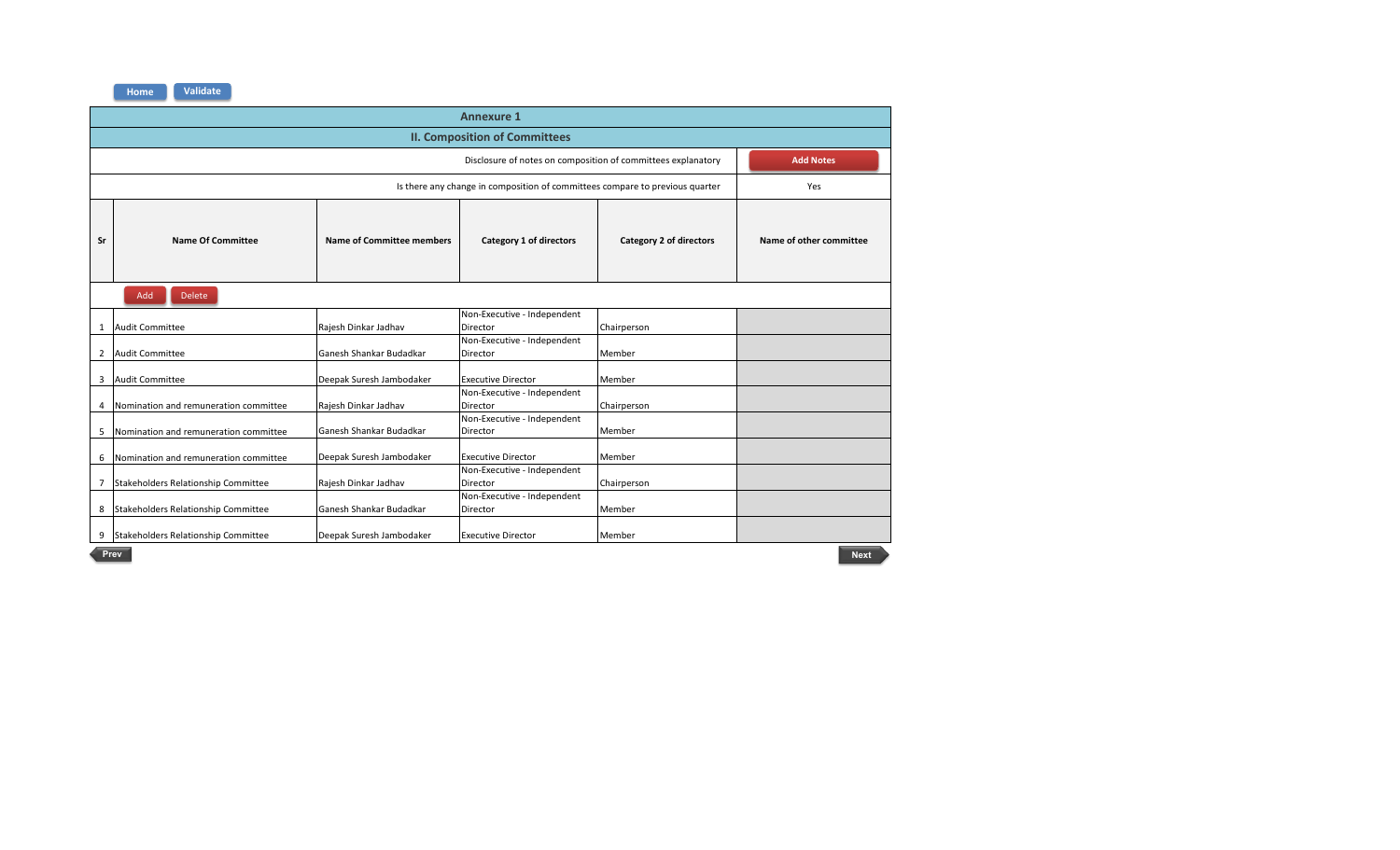|                | <b>Validate</b><br><b>Home</b>                                      |                                            |
|----------------|---------------------------------------------------------------------|--------------------------------------------|
|                | <b>Annexure 1</b>                                                   |                                            |
| III.           | <b>Meeting of Board of Directors</b>                                |                                            |
|                | Disclosure of notes on meeting of board of directors<br>explanatory | <b>Add Notes</b>                           |
| Sr             | Date(s) of meeting (Enter dates of Previous                         | Maximum gap between                        |
|                | quarter and Current quarter in chronological<br>order)              | any two consecutive (in<br>number of days) |
|                | Add<br><b>Delete</b>                                                |                                            |
| 1              | 04-11-2015                                                          |                                            |
| $\mathfrak{p}$ | 12-02-2016                                                          | 99                                         |
|                | <b>Prev</b>                                                         | <b>Next</b>                                |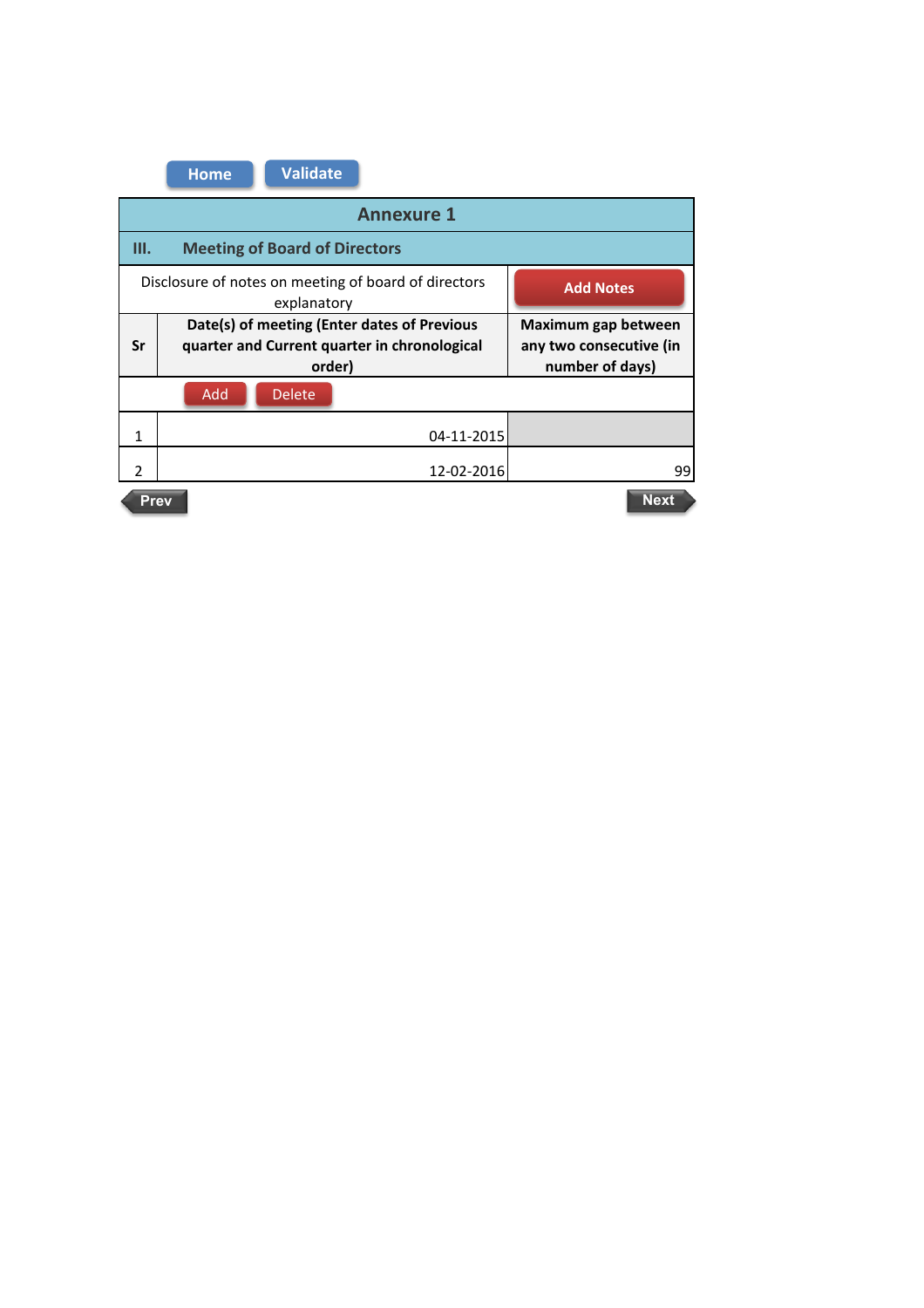|    | <b>Annexure 1</b>                                                            |                                                                   |                                                            |                                               |                                                                      |                                                                                         |  |  |  |  |  |  |  |
|----|------------------------------------------------------------------------------|-------------------------------------------------------------------|------------------------------------------------------------|-----------------------------------------------|----------------------------------------------------------------------|-----------------------------------------------------------------------------------------|--|--|--|--|--|--|--|
|    | IV.<br><b>Meeting of Committees</b>                                          |                                                                   |                                                            |                                               |                                                                      |                                                                                         |  |  |  |  |  |  |  |
|    | Disclosure of notes on meeting of committees explanatory<br><b>Add Notes</b> |                                                                   |                                                            |                                               |                                                                      |                                                                                         |  |  |  |  |  |  |  |
| Sr | <b>Name of Committee</b>                                                     | Date(s) of meeting<br>of the committee in<br>the relevant quarter | Whether<br>requirement of<br><b>Quorum met</b><br>(Yes/No) | <b>Requirement of Quorum met</b><br>(details) | Date(s) of meeting<br>of the committee in<br>the previous<br>quarter | <b>Maximum gap</b><br>between any two<br>consecutive<br>meetings (in<br>number of days) |  |  |  |  |  |  |  |
|    | Add<br><b>Delete</b>                                                         |                                                                   |                                                            |                                               |                                                                      |                                                                                         |  |  |  |  |  |  |  |
|    | <b>Audit Committee</b>                                                       | 12-02-2016                                                        | Yes                                                        |                                               | 04-11-2015                                                           | 99                                                                                      |  |  |  |  |  |  |  |
|    |                                                                              |                                                                   |                                                            |                                               |                                                                      | <b>Next</b><br><b>Prev</b>                                                              |  |  |  |  |  |  |  |

| <b>Home</b> | <b>Validate</b> |
|-------------|-----------------|
|             |                 |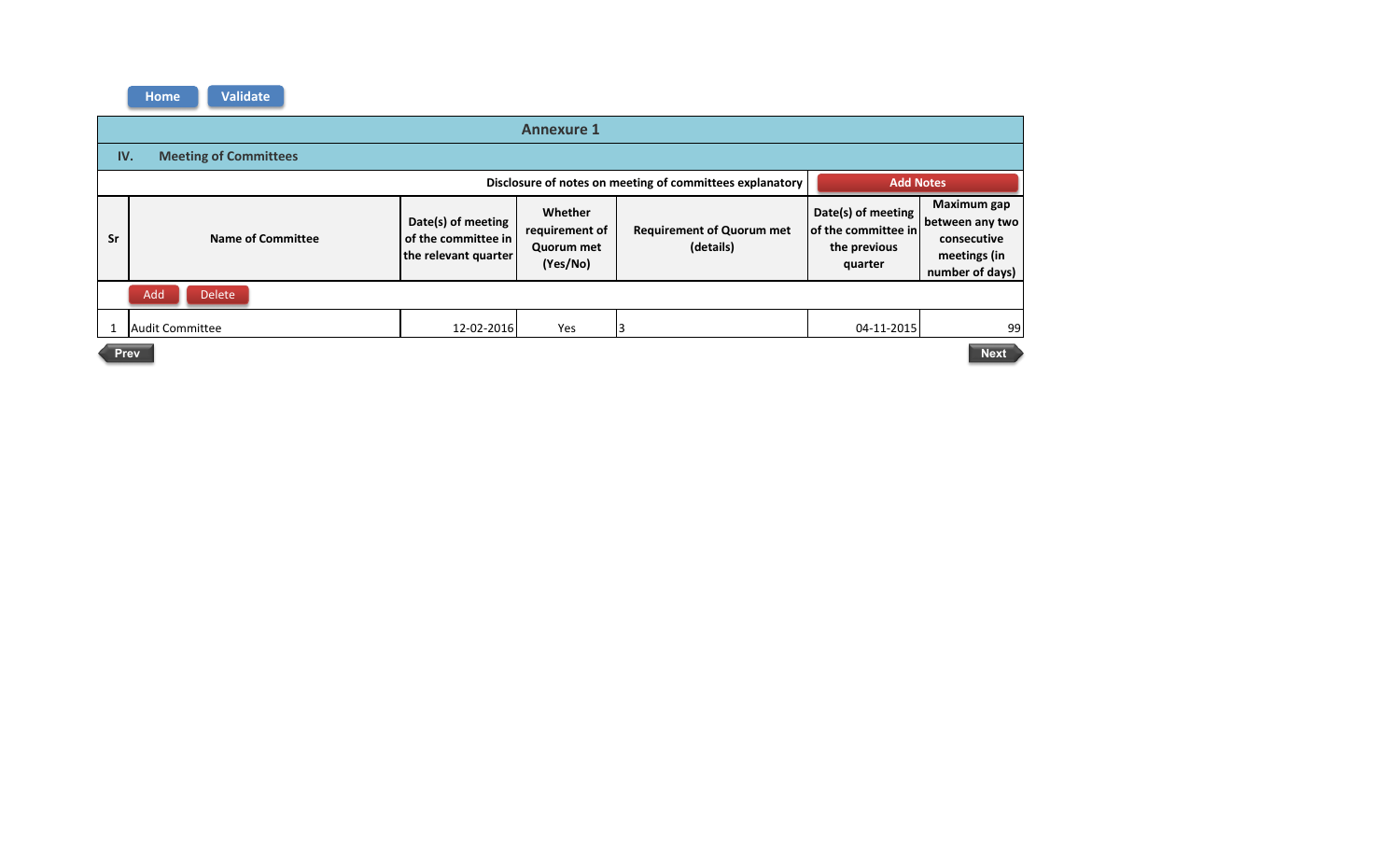| <b>Annexure 1</b> |                                                                                                        |                                         |                                                      |  |  |
|-------------------|--------------------------------------------------------------------------------------------------------|-----------------------------------------|------------------------------------------------------|--|--|
| V.                | <b>Related Party Transactions</b>                                                                      |                                         |                                                      |  |  |
| Sr                | Subject                                                                                                | <b>Compliance status</b><br>(Yes/No/NA) | If status is "No" details of non-comp<br>given here. |  |  |
|                   | Whether prior approval of audit committee obtained                                                     | <b>NA</b>                               |                                                      |  |  |
|                   | Whether shareholder approval obtained for material RPT                                                 | <b>NA</b>                               |                                                      |  |  |
| 3                 | Whether details of RPT entered into pursuant to omnibus approval have been reviewed by Audit Committee | <b>NA</b>                               |                                                      |  |  |
|                   | Disclosure of notes on related party transactions                                                      | <b>Add Notes</b>                        |                                                      |  |  |
|                   | Disclosure of notes of material transaction with related party                                         | <b>Add Notes</b>                        |                                                      |  |  |

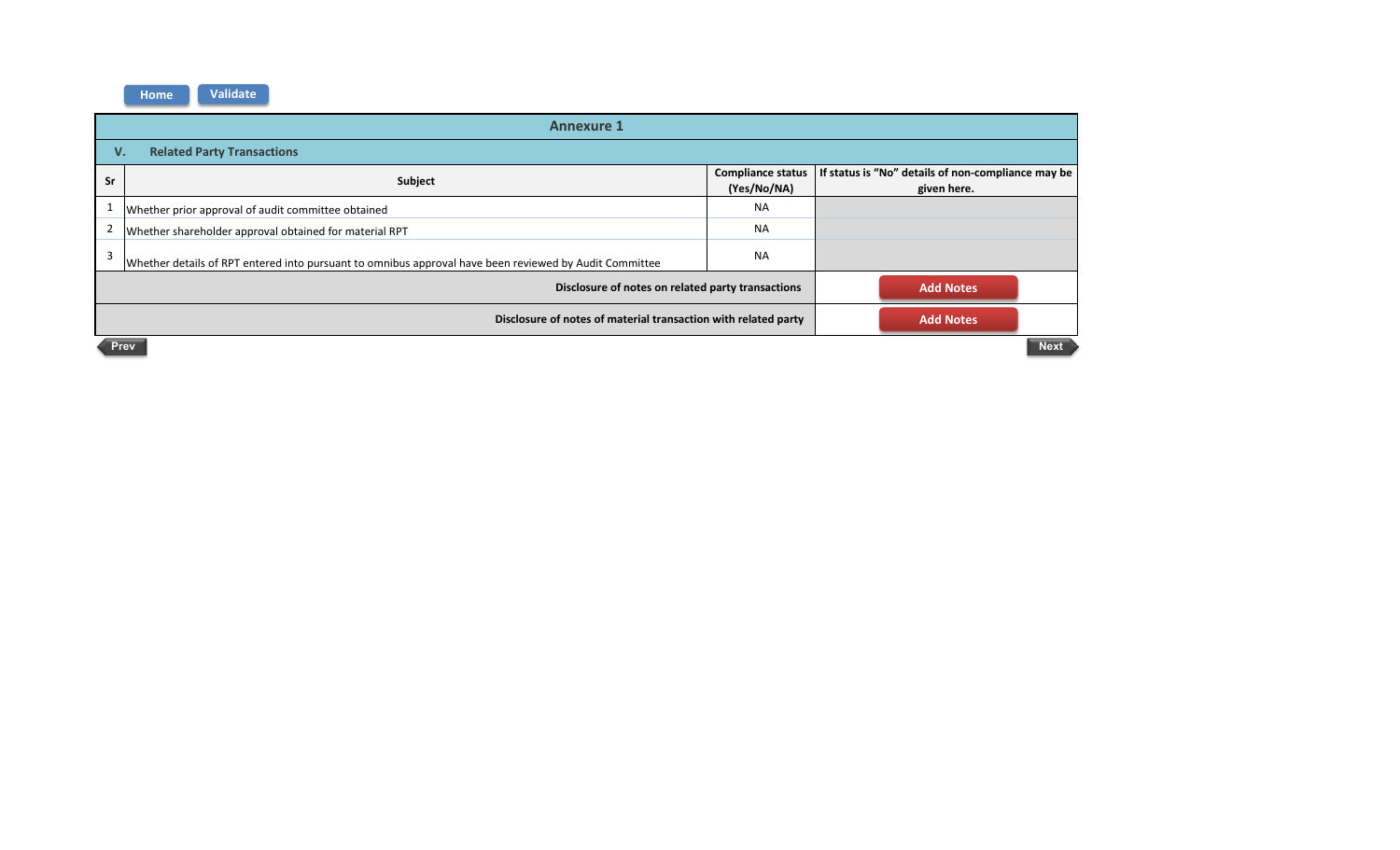|                | <b>Annexure 1</b>                                                                                                                                                                                               |                                   |  |  |  |  |
|----------------|-----------------------------------------------------------------------------------------------------------------------------------------------------------------------------------------------------------------|-----------------------------------|--|--|--|--|
| VI.            | <b>Affirmations</b>                                                                                                                                                                                             |                                   |  |  |  |  |
| Sr             | Subject                                                                                                                                                                                                         | <b>Compliance status (Yes/No)</b> |  |  |  |  |
| 1              | The composition of Board of Directors is in terms of SEBI (Listing obligations and disclosure requirements) Regulations, 2015                                                                                   | Yes                               |  |  |  |  |
| $\overline{2}$ | The composition of the following committees is in terms of SEBI(Listing obligations and disclosure requirements) Regulations, 2015<br>a. Audit Committee                                                        | Yes                               |  |  |  |  |
| 3              | The composition of the following committees is in terms of SEBI(Listing obligations and disclosure requirements) Regulations, 2015.<br>b. Nomination & remuneration committee                                   | Yes                               |  |  |  |  |
| 4              | The composition of the following committees is in terms of SEBI(Listing obligations and disclosure requirements) Regulations, 2015.<br>c. Stakeholders relationship committee                                   | Yes                               |  |  |  |  |
| 5              | The composition of the following committees is in terms of SEBI(Listing obligations and disclosure requirements) Regulations, 2015.<br>d. Risk management committee (applicable to the top 100 listed entities) | <b>NA</b>                         |  |  |  |  |
| 6              | The committee members have been made aware of their powers, role and responsibilities as specified in SEBI (Listing obligations and<br>disclosure requirements) Regulations, 2015.                              | Yes                               |  |  |  |  |
| $\overline{7}$ | The meetings of the board of directors and the above committees have been conducted in the manner as specified in SEBI (Listing<br>obligations and disclosure requirements) Regulations, 2015.                  | Yes                               |  |  |  |  |
| 8              | This report and/or the report submitted in the previous quarter has been placed before Board of Directors. Any<br>comments/observations/advice of Board of Directors may be mentioned here:                     | <b>Add Notes</b>                  |  |  |  |  |
| 9              | Any other information to be provided                                                                                                                                                                            | <b>Add Notes</b>                  |  |  |  |  |

ext **Next and American control** next in the control of the control of the control of the control of the control of the control of the control of the control of the control of the control of the control of the control of t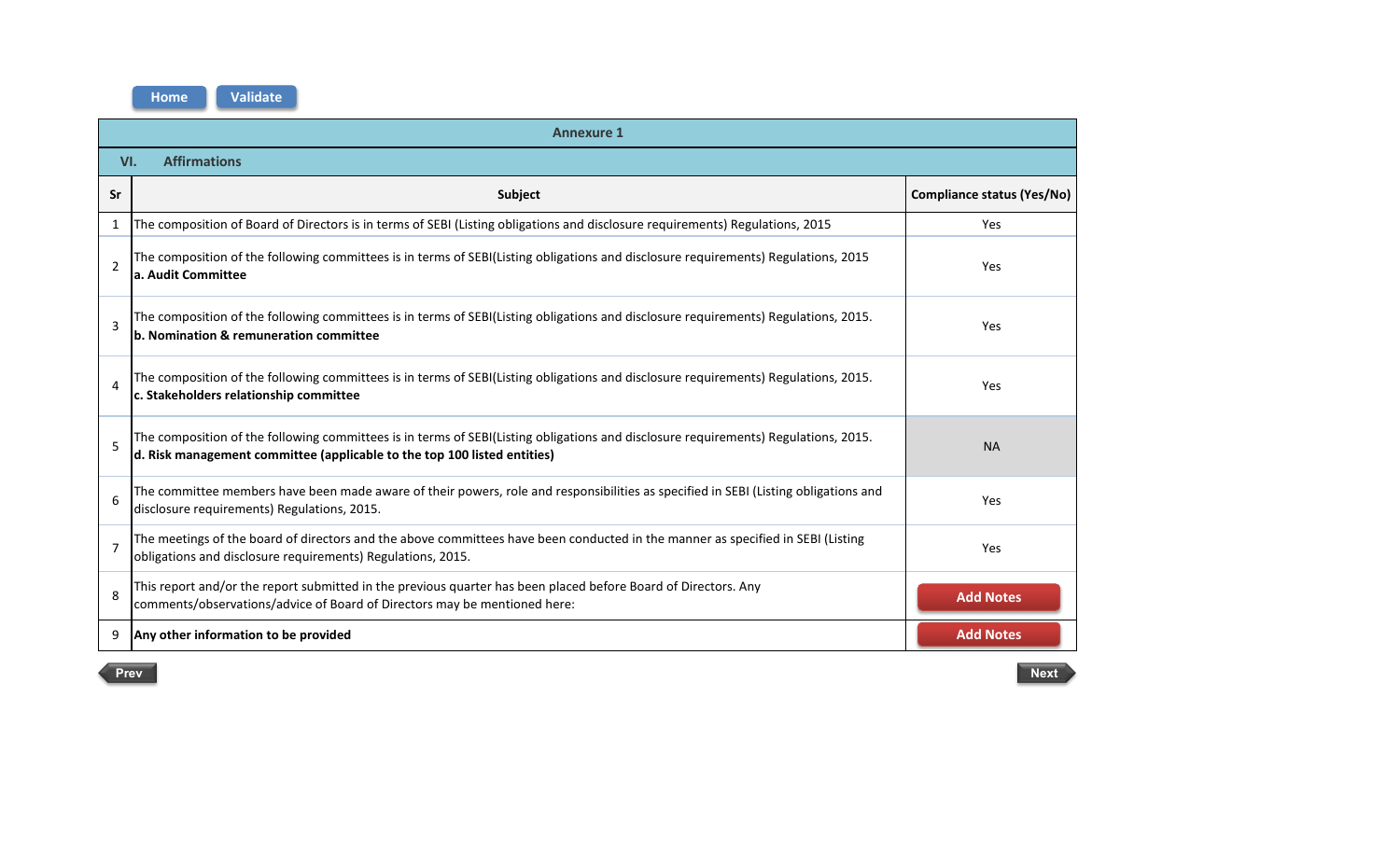Validate Home

|                | <b>Annexure II</b>                                                                                                                         |                      |                                                                   |                      |  |  |  |
|----------------|--------------------------------------------------------------------------------------------------------------------------------------------|----------------------|-------------------------------------------------------------------|----------------------|--|--|--|
|                | Annexure II to be submitted by listed entity at the end of the financial year (for the whole of financial year)                            |                      |                                                                   |                      |  |  |  |
|                |                                                                                                                                            |                      | Disclosure on website in terms of Listing Regulations             |                      |  |  |  |
| Sr             | Item                                                                                                                                       | Compliance<br>status | If status is "No" details of non-compliance may be<br>given here. | <b>Web address</b>   |  |  |  |
| $\mathbf{1}$   | Details of business                                                                                                                        | Yes                  |                                                                   | www.gtechinfoltd.com |  |  |  |
| $\overline{2}$ | Terms and conditions of appointment of independent directors                                                                               | Yes                  |                                                                   | www.gtechinfoltd.com |  |  |  |
| $\overline{3}$ | Composition of various committees of board of directors                                                                                    | Yes                  |                                                                   | www.gtechinfoltd.com |  |  |  |
| 4              | Code of conduct of board of directors and senior management personnel                                                                      | Yes                  |                                                                   | www.gtechinfoltd.com |  |  |  |
| $\overline{5}$ | Details of establishment of vigil mechanism/ Whistle Blower policy                                                                         | Yes                  |                                                                   | www.gtechinfoltd.com |  |  |  |
| 6              | Criteria of making payments to non-executive directors                                                                                     | Yes                  |                                                                   | www.gtechinfoltd.com |  |  |  |
| $\overline{7}$ | Policy on dealing with related party transactions                                                                                          | Yes                  |                                                                   | www.gtechinfoltd.com |  |  |  |
| 8              | Policy for determining 'material' subsidiaries                                                                                             | Yes                  |                                                                   | www.gtechinfoltd.com |  |  |  |
| 9              | Details of familiarization programmes imparted to independent directors                                                                    | Yes                  |                                                                   | www.gtechinfoltd.com |  |  |  |
| 10             | Contact information of the designated officials of the listed entity who are responsible for assisting<br>and handling investor grievances | Yes                  |                                                                   | www.gtechinfoltd.com |  |  |  |
|                | 11 email address for grievance redressal and other relevant details                                                                        | Yes                  |                                                                   | www.gtechinfoltd.com |  |  |  |
|                | 12 Financial results                                                                                                                       | Yes                  |                                                                   | www.gtechinfoltd.com |  |  |  |
|                | 13 Shareholding pattern                                                                                                                    | Yes                  |                                                                   | www.gtechinfoltd.com |  |  |  |
|                | 14  Details of agreements entered into with the media companies and/or their associates                                                    | <b>NA</b>            |                                                                   |                      |  |  |  |
|                | 15 New name and the old name of the listed entity                                                                                          | Yes                  |                                                                   | www.gtechinfoltd.com |  |  |  |
|                | 16   Disclosure of notes on website in terms of Listing Regulations explantory [Text Block]                                                |                      | <b>Add Notes</b>                                                  |                      |  |  |  |
|                |                                                                                                                                            |                      |                                                                   |                      |  |  |  |

Prev

Next >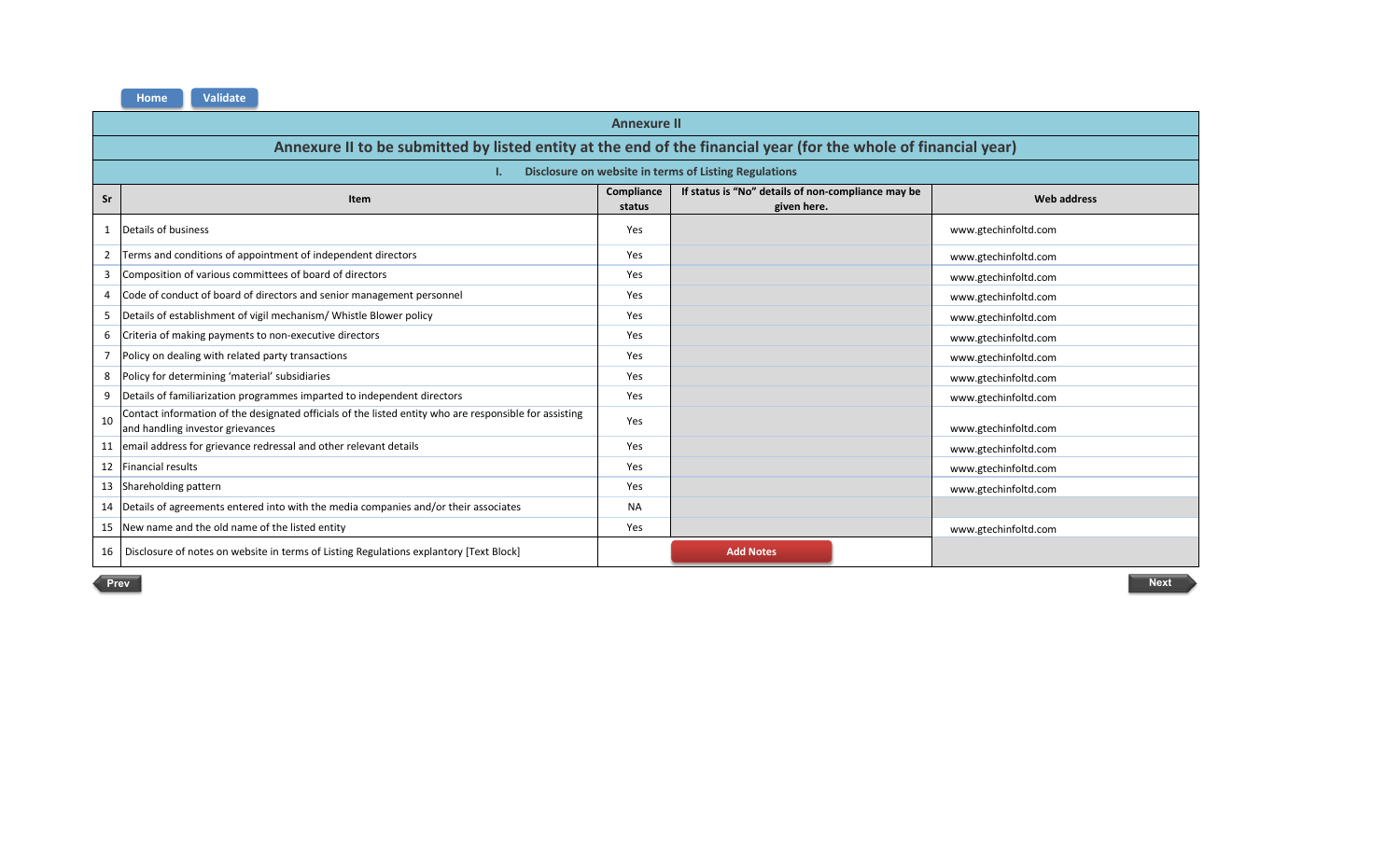| <b>Annexure II</b> |                                                                                                                      |                              |                                         |                       |  |  |  |
|--------------------|----------------------------------------------------------------------------------------------------------------------|------------------------------|-----------------------------------------|-----------------------|--|--|--|
| ΙΙ.                | <b>Annual Affirmations</b>                                                                                           |                              |                                         |                       |  |  |  |
| Sr                 | <b>Particulars</b>                                                                                                   | <b>Regulation Number</b>     | <b>Compliance status</b><br>(Yes/No/NA) | If status is "No" det |  |  |  |
| $\mathbf{1}$       | Independent director(s) have been appointed in terms of specified criteria of 'independence'<br>and/or 'eligibility' | $16(1)(b)$ & 25(6)           | Yes                                     |                       |  |  |  |
| 2                  | <b>Board composition</b>                                                                                             | 17(1)                        | Yes                                     |                       |  |  |  |
| 3                  | Meeting of Board of directors                                                                                        | 17(2)                        | Yes                                     |                       |  |  |  |
| 4                  | <b>Review of Compliance Reports</b>                                                                                  | 17(3)                        | Yes                                     |                       |  |  |  |
| 5                  | Plans for orderly succession for appointments                                                                        | 17(4)                        | Yes                                     |                       |  |  |  |
| 6                  | Code of Conduct                                                                                                      | 17(5)                        | Yes                                     |                       |  |  |  |
| 7                  | Fees/compensation                                                                                                    | 17(6)                        | Yes                                     |                       |  |  |  |
| 8                  | Minimum Information                                                                                                  | 17(7)                        | Yes                                     |                       |  |  |  |
| 9                  | Compliance Certificate                                                                                               | 17(8)                        | Yes                                     |                       |  |  |  |
| 10                 | <b>Risk Assessment &amp; Management</b>                                                                              | 17(9)                        | <b>NA</b>                               |                       |  |  |  |
| 11                 | Performance Evaluation of Independent Directors                                                                      | 17(10)                       | Yes                                     |                       |  |  |  |
| 12                 | <b>Composition of Audit Committee</b>                                                                                | 18(1)                        | Yes                                     |                       |  |  |  |
| 13                 | Meeting of Audit Committee                                                                                           | 18(2)                        | Yes                                     |                       |  |  |  |
| 14                 | Composition of nomination & remuneration committee                                                                   | $19(1)$ & $(2)$              | Yes                                     |                       |  |  |  |
| 15                 | Composition of Stakeholder Relationship Committee                                                                    | $20(1)$ & $(2)$              | Yes                                     |                       |  |  |  |
| 16                 | Composition and role of risk management committee                                                                    | 21(1), (2), (3), (4)         | <b>NA</b>                               |                       |  |  |  |
| 17                 | Vigil Mechanism                                                                                                      | 22                           | Yes                                     |                       |  |  |  |
| 18                 | Policy for related party Transaction                                                                                 | $23(1), (5), (6), (7)$ & (8) | Yes                                     |                       |  |  |  |
| 19                 | Prior or Omnibus approval of Audit Committee for all related party transactions                                      | 23(2), (3)                   | <b>NA</b>                               |                       |  |  |  |
| 20                 | Approval for material related party transactions                                                                     | 23(4)                        | <b>NA</b>                               |                       |  |  |  |
| 21                 | Composition of Board of Directors of unlisted material Subsidiary                                                    | 24(1)                        | <b>NA</b>                               |                       |  |  |  |
| 22                 | Other Corporate Governance requirements with respect to subsidiary of listed entity                                  | $24(2), (3), (4), (5)$ & (6) | <b>NA</b>                               |                       |  |  |  |
| 23                 | Maximum Directorship & Tenure                                                                                        | $25(1)$ & $(2)$              | Yes                                     |                       |  |  |  |
| 24                 | Meeting of independent directors                                                                                     | $25(3)$ & $(4)$              | Yes                                     |                       |  |  |  |
| 25                 | Familiarization of independent directors                                                                             | 25(7)                        | Yes                                     |                       |  |  |  |
| 26                 | Memberships in Committees                                                                                            | 26(1)                        | Yes                                     |                       |  |  |  |
| 27                 | Affirmation with compliance to code of conduct from members of Board of Directors and Senior<br>management personnel | 26(3)                        | Yes                                     |                       |  |  |  |
| 28                 | Disclosure of Shareholding by Non-Executive Directors                                                                | 26(4)                        | Yes                                     |                       |  |  |  |
| 29                 | Policy with respect to Obligations of directors and senior management                                                | 26(2) & 26(5)                | Yes                                     |                       |  |  |  |
|                    | Any other information to be provided                                                                                 |                              |                                         |                       |  |  |  |

Prev

| tails of non-compliance may be given here. |  |  |  |  |
|--------------------------------------------|--|--|--|--|
|                                            |  |  |  |  |
|                                            |  |  |  |  |
|                                            |  |  |  |  |
|                                            |  |  |  |  |
|                                            |  |  |  |  |
|                                            |  |  |  |  |
|                                            |  |  |  |  |
|                                            |  |  |  |  |
|                                            |  |  |  |  |
|                                            |  |  |  |  |
|                                            |  |  |  |  |
|                                            |  |  |  |  |
|                                            |  |  |  |  |
|                                            |  |  |  |  |
|                                            |  |  |  |  |
|                                            |  |  |  |  |
|                                            |  |  |  |  |
|                                            |  |  |  |  |
|                                            |  |  |  |  |
|                                            |  |  |  |  |
|                                            |  |  |  |  |
|                                            |  |  |  |  |
|                                            |  |  |  |  |
|                                            |  |  |  |  |
|                                            |  |  |  |  |
|                                            |  |  |  |  |
|                                            |  |  |  |  |
|                                            |  |  |  |  |
|                                            |  |  |  |  |
|                                            |  |  |  |  |
|                                            |  |  |  |  |
|                                            |  |  |  |  |
|                                            |  |  |  |  |
|                                            |  |  |  |  |
|                                            |  |  |  |  |
|                                            |  |  |  |  |
|                                            |  |  |  |  |
|                                            |  |  |  |  |
|                                            |  |  |  |  |
| <b>Add Notes</b>                           |  |  |  |  |
| <b>Next</b>                                |  |  |  |  |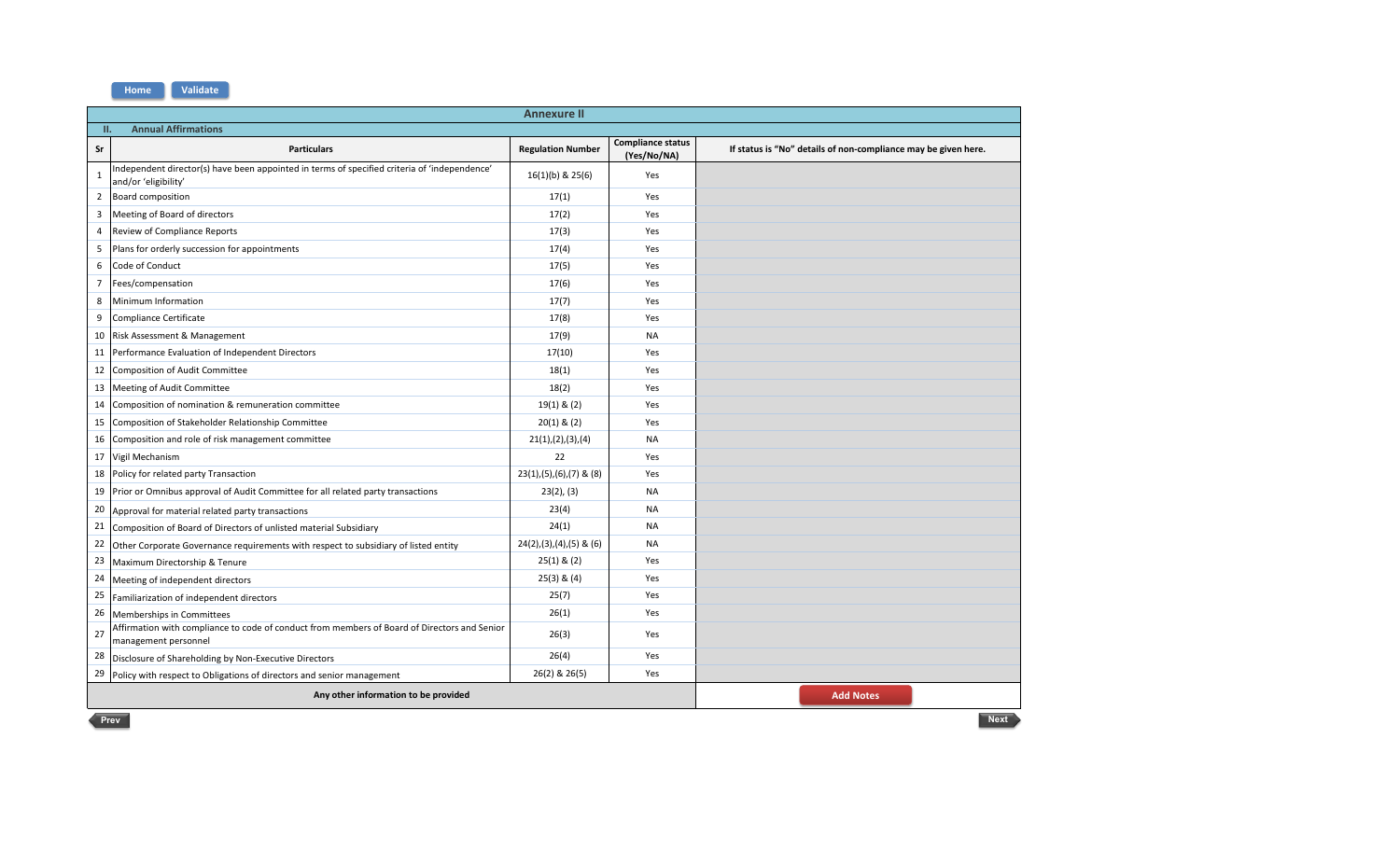| <b>Annexure II</b><br><b>Affirmations</b><br>III. |                                                                                                                                                                          |                  |  |  |  |
|---------------------------------------------------|--------------------------------------------------------------------------------------------------------------------------------------------------------------------------|------------------|--|--|--|
|                                                   |                                                                                                                                                                          |                  |  |  |  |
| 1                                                 | The Listed Entity has approved Material Subsidiary Policy and the<br>Corporate Governance requirements with respect to subsidiary of Listed<br>Entity have been complied | <b>NA</b>        |  |  |  |
|                                                   | Any other information to be provided                                                                                                                                     | <b>Add Notes</b> |  |  |  |